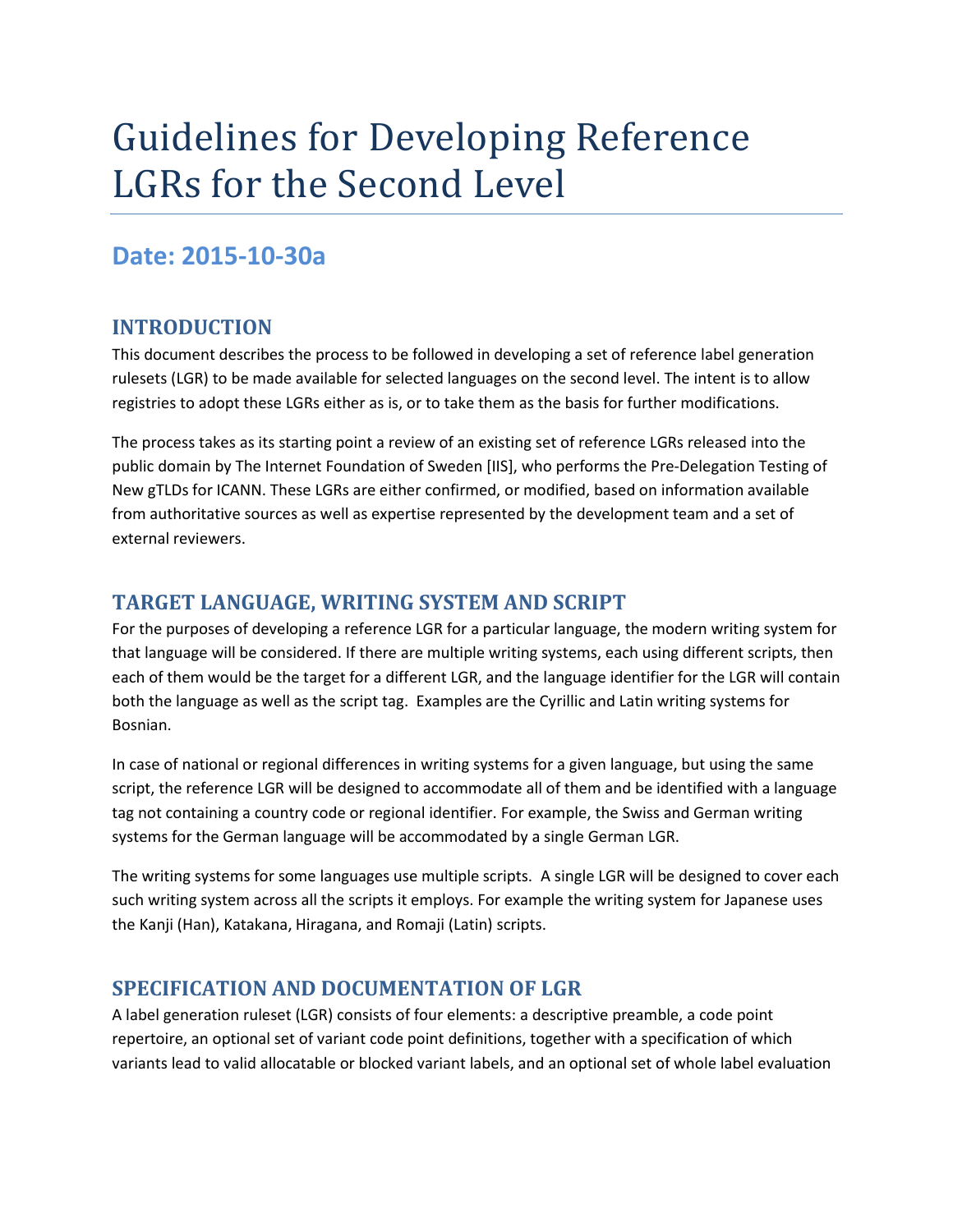(WLE) rules that further restrict the set of valid labels. The LGR will be specified in an XML file using the schema developed for specifying LGRs in XML [LGR-XML].

A second document will contain a human readable summary of the LGR, including notes on the LGR, its sources and its development. Attached to this document will be the reports created as part of the review by linguistic and DNS security and stability experts.

# **TARGET REPERTOIRE**

This section describes the general considerations in deciding on the subset of code points that will form the target repertoire for a given LGR. For languages that use an ideographic writing system these considerations differ somewhat from the general case.

#### **Subsets of Code Points Used in Writing a Language**

There are a number of possible ways to subset the collection of code points from a given script that are used in connection with a particular language

- 1. **Strict, or core subset**; for alphabetic writing systems this would usually correspond to the standard alphabet for the language plus any additional PVALID code points that are essential to writing the language in all supported writing systems.
- 2. **Common subset**; this would extend the strict subset to include code points commonly used to write words in the language, but not strictly essential. For example, this subset would include letters needed to write common loan words, where they conventionally retain all or part of their original spelling. For ideographic writing systems, there is no well-defined cutoff between "essential" and "common use", although some countries have created minimal lists for educational purposes.
- 3. **Extended subset including names**; this would further add code points that, given prevailing practice, are commonly used for writing names, including names of foreign origin. For ideographic and alphabetic writing systems the practices around names differ; for alphabetic languages it is mostly a question of certain names of foreign origin conventionally retaining their original spelling.
- 4. **Full set including rarely used code points**; this would include all code points that are encountered in writing the language, however rarely they are used. This set would include less commonly or only rarely retained diacritics on letters in foreign words or names, as well as historic and other specialized forms. For ideographic writing systems, the set of rare characters is rather open ended. For these writing systems, many code points used exclusively for names may be considered specialized or even idiosyncratic and would thus fall into this subset.

For the purposes of developing a reference LGR, the chosen subset should be geared towards a set most useful for expressing identifiers, whether they are based on words, names, or artificial monikers. The natural choice for a target repertoire would then fall somewhere between the Core and the Extended subset.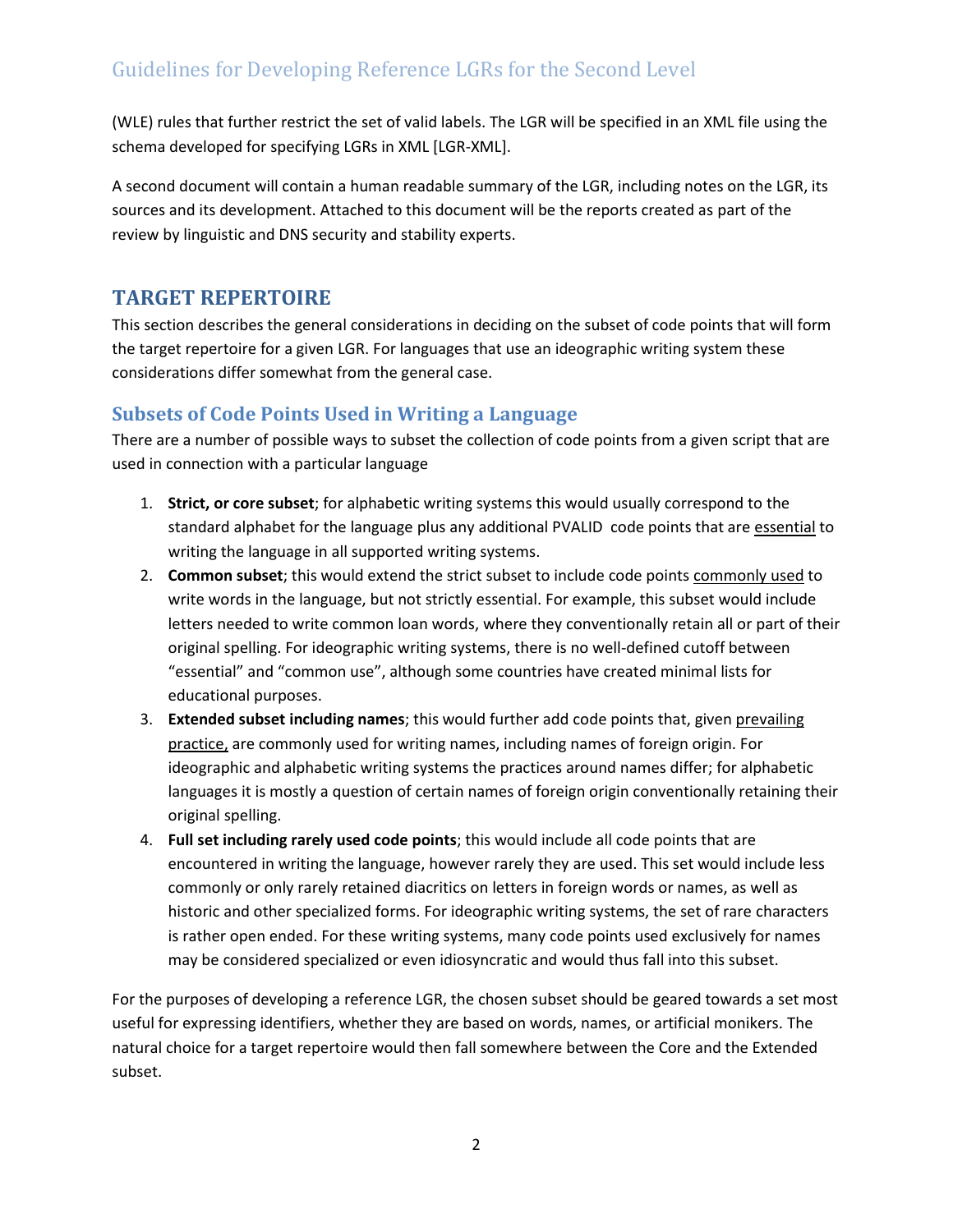In the context of IDN labels, the subset will need to satisfy additional constraints such as being limited to PVALID or CONTEXTO/CONTEXTJ code points as defined for IDNA 2008. For the purpose of this work, code points will normally belong to a single script (except as indicated earlier), augmented with the Hyphen (U+0030) and the ASCII digits U+0030..U+00390. The .SE Guidelines for IDN Reference Tables [SE-Guidelines] used for the creation of the initial set of reference LGRs [IIS] follows a similar model and forms part of the basis for this work.

Code points that are not in common use are often not reliably recognized or entered by the user population; their inclusion in the repertoire may incur additional risk, for example in terms of confusability. On the other hand, a very strict subset would exclude many code points common in loan words or in names, including personal names of originally foreign origin, and which are ordinarily used with their spelling retained. A blanket prohibition on these, for purpose of the second level, seems not well motivated, particularly if the use of the affected code points is fairly common and they are often accessible even on traditional keyboards. Such code points, while they may be viewed as foreign and not part of the essential set, are nevertheless easily recognized and identified by the users, and form part of the fixed spelling of the words in question.

They should be contrasted to code points used for historic, linguistic, poetic and other specialized purposes, including cases where there is no fixed spelling, or where the choice of a diacritic depends on the context, such as position of the word in a sentence (stress). Such code points provide little benefit for identifiers while increasing the attendant risks.

Some non-Latin writing systems make use of the Basic Latin subsets of the Latin script for a variety of purposes, such as corporate or product names. Extending the repertoire to include the Basic Latin subset would seem indicated in cases where this is common practice, for the second level. However, there are also compelling reasons to exclude such script mixture. In the case of LGRs using the Cyrillic or Greek script for example, there would be a strong risk of confusion, due to shared letter shapes with Latin. In the case of the Hebrew or Arabic scripts, issues of bidirectional text layout would be introduced. In all of these cases, security and stability concerns would strongly argue against inclusion of the Basic Latin set in these LGRs.

The alphabets for some Latin-based languages nominally do not contain some of the letters A-Z. As a matter of common practice these are always included in the repertoire.

The ideographic scripts require some additional considerations described below.

#### <span id="page-2-0"></span>**Sources**

For each language, the source references used for developing the repertoire are stated. Sources differ in the degree to which they are officially recognized, their authoritativeness and the details and nature of the repertoire subset they document. While all sources to be considered will document how the language uses a particular writing system, not all will be equally relevant for the task of defining a repertoire for use with IDNs.

For some languages there exist official or regulatory institutions governing orthography and usage (examples include the L'Académie Française for French, the Rat für deutsche Rechtschreibung for the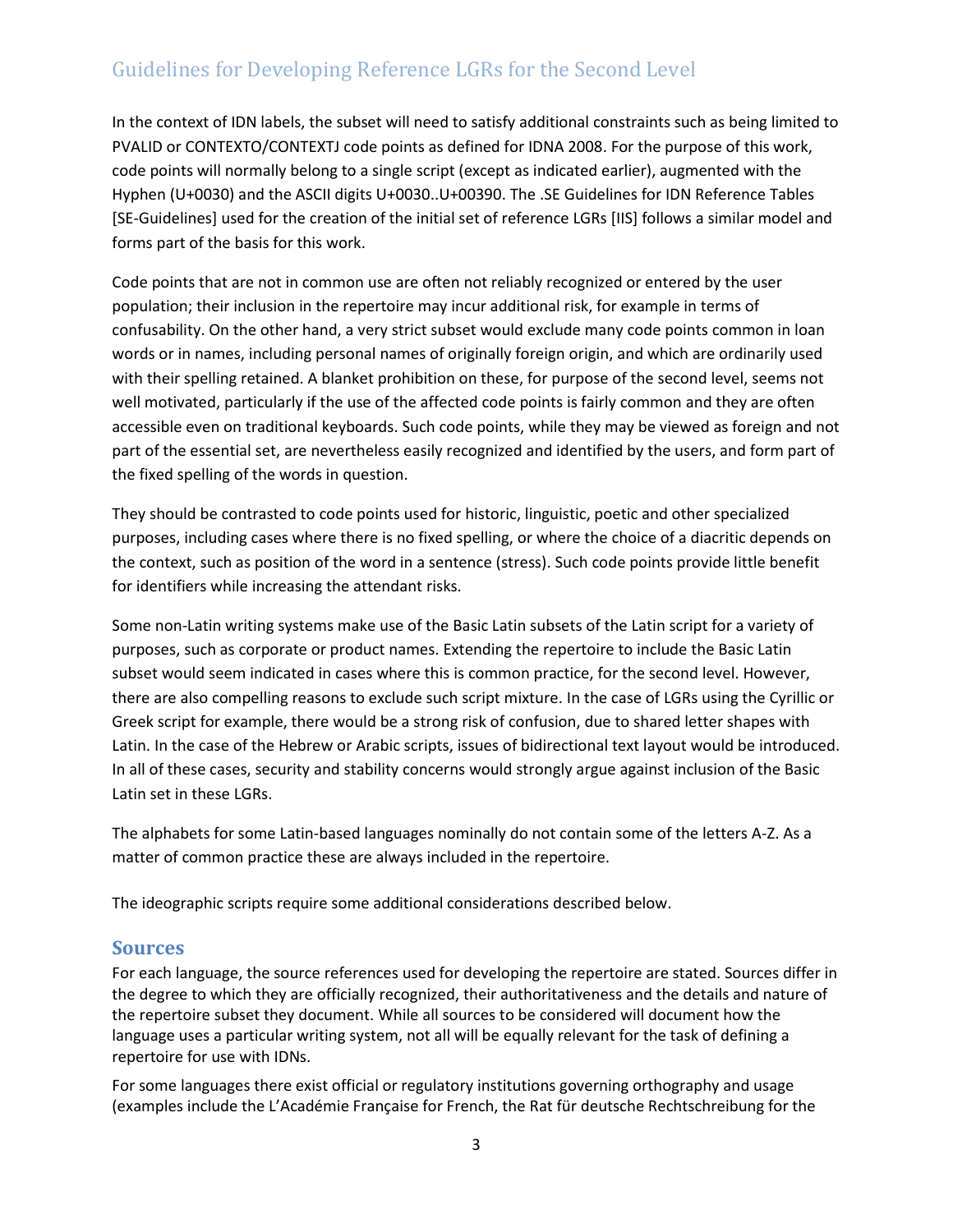German-speaking countries, and the Norsk språkråd for Nynorsk and Bokmål Norwegian). Other languages have unofficial but respected institutions guiding orthography and usage (for example, Duden for German, and the Oxford University Press for English). For the majority of languages there exist no official institutions; their description can be found in dictionaries, educational materials, scholarly linguistic texts, online databases and surveys and other kinds of documents.

The repertoire of characters needed for certain languages may also be described in International, National and other Standards for Information Technology. Of these, the Unicode Locales project [CLDR] provides a set of full language repertoires created as part of a rigorous process involving local experts and its data are implemented widely in products so we can assume they have withstood end-user testing.

- 1. **core subset from CLDR**; the Common Locale Data Repository maintained by the Unicode Consortium contains a specification for a core set that more or less captures the essential set of code points needed for representing texts written in a given language.
- 2. **auxiliary subset from CLDR**; the Common Locale Data Repository maintained by the Unicode Consortium contains a specification for an auxiliary set that in most cases captures the maximal set of code points needed for representing texts written in a given language.

For the task of determining the repertoire suitable for identifiers in a given language, the work done by registries for ccTLDs is invaluable, particularly where it involves the languages native to the territory or country.

The following list enumerates various sources to be used for the references:

- Standards:
	- international, national, industry, and internet standards
- Institution:
	- official and unofficial institutions
- Language description:
	- dictionaries, educational materials, linguistic descriptions
- Other:
	- surveys, online databases, IDN tables for ccTLDs

Only a select few of the languages considered for reference LGRs have an official entity empowered to give authoritative rulings about usage and other aspects of the language's use. Even where such official entities exist, their scope may be limited to a particular nation, or they may not be applicable to the purpose at hand, which is the creation of label generation rulesets for IDNs. In many cases, language authorities document orthodox alphabets that are based on some linguistic criteria, but that do not equal the set of code points minimally required or essential in writing the language.

Most official entities appear primarily concerned with what is called the "core subset" above, or simply the alphabet. For the majority of languages, particularly the alphabetic ones there is scant disagreement on what constitutes the core alphabet, barring small differences in national usage (such as the Swiss not using the 'sharp s' in writing German). For establishing a minimal essential subset, it scarcely matters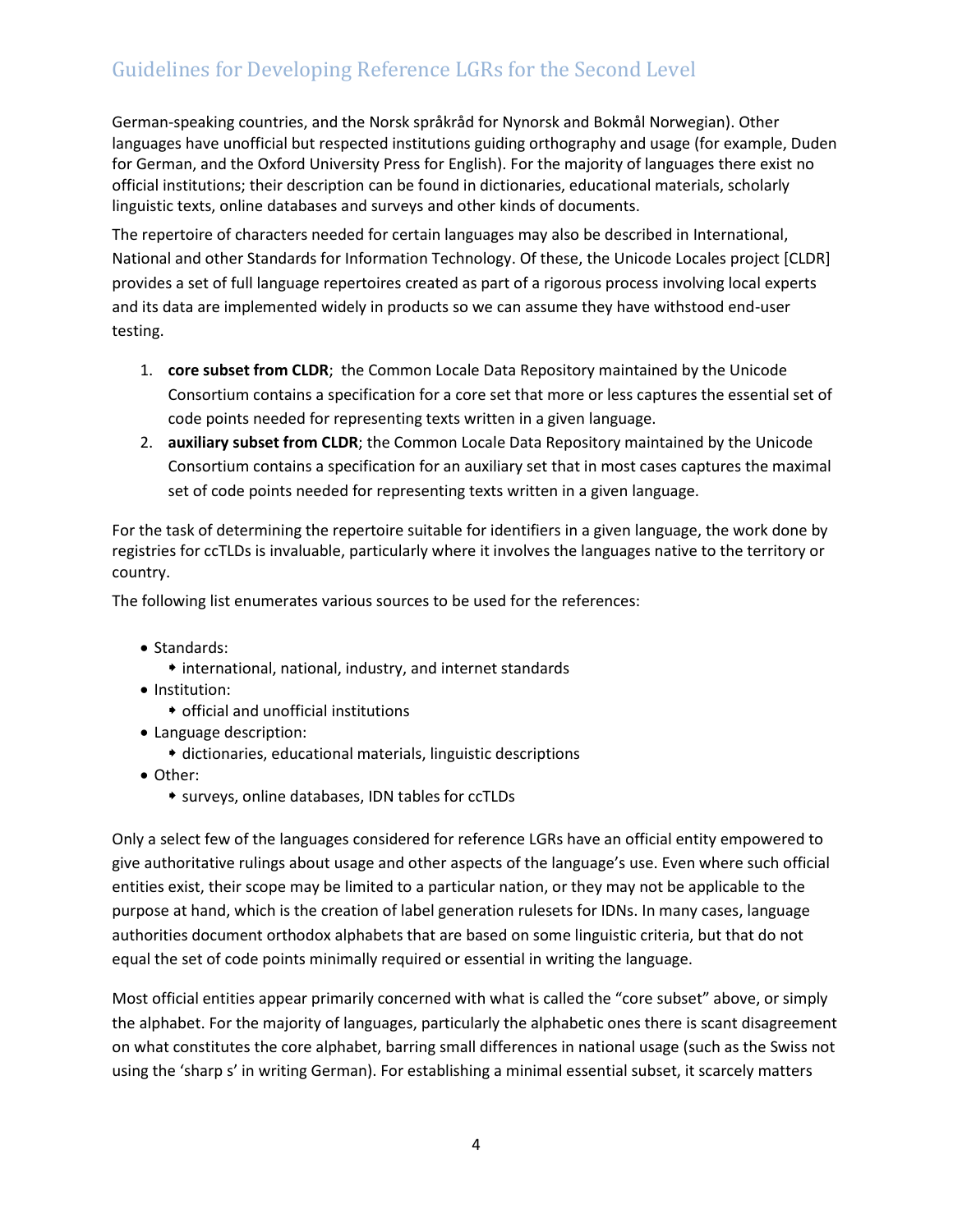then which source is referenced. (The core set for non-alphabetic languages may be less well defined and present particular challenges of their own).

There are isolated exceptions to the general lack of formal sources for wider subsets. For example, the Scandinavian countries embarked on a project of defining several subsets for their various languages via a formal standard [Nordic]. While none of the subsets defined there precisely matches the subset most useful for IDNs, the information provided allows one to narrow down likely candidates for a reference LGR repertoire.

The Unicode Locales project [CLDR] collects data relevant to locale support in a formal process driven by local expertise and subject to quality controls. It collects repertoire information on two levels, a core set that is geared towards the minimal set required for writing the language and an auxiliary set which extends the core to include all code points likely to be encountered in texts in the given language, including foreign names or words that customarily retain their original spellings. For purposes of developing the repertoire for a second level LGR, the first subset may be too restrictive and the second one too permissive.

The various cross-language surveys often provide useful, if sometimes less controlled, information by focusing on some of the more common extensions to the strict repertoire, as opposed to providing a fully maximal superset. By correlating their information, the scope of common extensions to the essential or strict subset can be narrowed down with a reasonable degree of confidence. It is still necessary to review these for suitability for use with IDNs; that is, to make a judgment call whether their inclusion in an LGR for the second level is desirable and warranted.

In identifying and qualifying sources for the development and verification of the draft repertoire it Is worth bearing in mind that formal status may not always correspond with how relevant the provided information is for the task of selecting a repertoire for purposes of a reference LGR. Further, the formal status of a document (for example as an official International Standard) unfortunately also does not necessarily correlate with its accuracy.

IDN tables developed by ccTLDs for a native language may prove the exception. Being designed for the second level the data would be highly relevant and in some cases well tested in practical application.

The conclusion is that for developing a reference LGR for the second level, the repertoire for any given language is unlikely to precisely match the information in *any single* source in all cases, even an official or other authoritative source. The reason has much to do with the special nature of identifiers as compared to regular text, and the attendant stability and security requirements. This limitation needs to be taken into account in defining the general development process.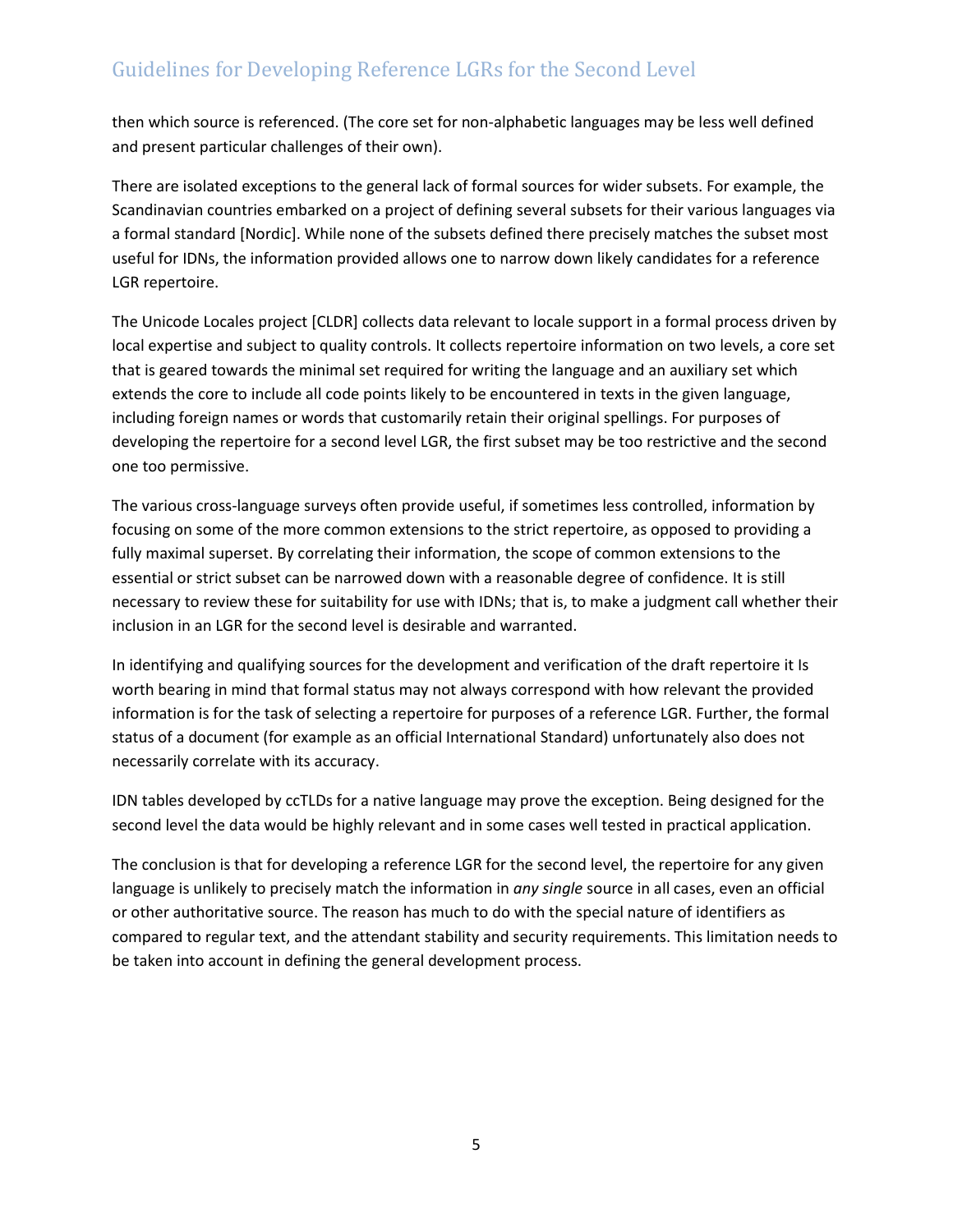#### **Development Process**

The proposed process proceeds approximately as follows:

- 1. Start with the CLDR core set (excluding DISALLOWED code points)
- 2. Add European digits and HYPHEN-MINUS<sup>1</sup>
- 3. Review the set from the .SE IDN tables in comparison to the set from step 2
- 4. Identify and qualify additional sources to verify and double check the set<sup>2</sup>
- 5. Compare the set to sets from available sources (except DISALLOWED)
- 6. Make adjustments based on available sources and/or expert input
- 7. Normally, the result should not exceed the CLDR auxiliary set
- 8. Enumerate the sources from step 4 for included code points<sup>3</sup>

## **Languages using Ideographic Writing Systems**

For ideographic languages, the process by necessity must orient itself on current best practice for the second level. As cut-offs are by necessity more arbitrary, they tend to follow existing subsets, based on national standards, educational targets or international efforts at creating core sets [IICORE]. However, considerable development effort has been expended to arrive at workable repertoires and variants sets for these languages. The purpose of the reference LGR cannot be to replace these efforts by a de-novo approach, but must rest on careful review, and perhaps a conservative selection based on or close oriented on existing solutions.

The Japanese writing system mixes a fixed repertoire of Romaji (Ascii Latin subset) and Kana characters (Hiragana and Katakana) respectively, with an open-ended set of Kanji (ideographs). Due to the openended nature of the Kanji repertoire, to achieve stability it has been common practice to use the same subset for all usage pertaining to IDNs. This set is called JIS X 208-1990 [JISX], specified by the Information Technology Standards Commission of Japan (ITSCJ) and consists of 6356 ideographs which cover all basic needs for the Japanese language. Because of strong consensus on that set, it is not expected that any further enquiry would result in a different set.

The modern Korean writing system mixes common use of ASCII Latin with a large, but fixed set of Hangul set [Johab] consisting of 11172 Hangul syllables. Korea has also made use of an ideographic system (Hanja) but that is not in established modern use for identifiers. Hanja, like Kanji is an open-ended set. Given the lack of track-record, it is not expected that Hanja will be included in the second-level Korean LGR.

The Chinese writing system also typically mixes the ASCII Latin and an open ended set of Hanzi Ideographs. There is no single authoritative source defining a Chinese set. There are several standards covering different Chinese communities. It is likely that a second- level Chinese LGR will benefit from the work currently done at the root level.

 $\overline{\phantom{a}}$ 

<sup>&</sup>lt;sup>1</sup> Except where script specific considerations demand otherwise.

 $2$  Select the most authoritative and appropriate source as discussed in section "[Sources](#page-2-0)" above.

<sup>&</sup>lt;sup>3</sup> Identify sources that are particularly authoritative or relevant.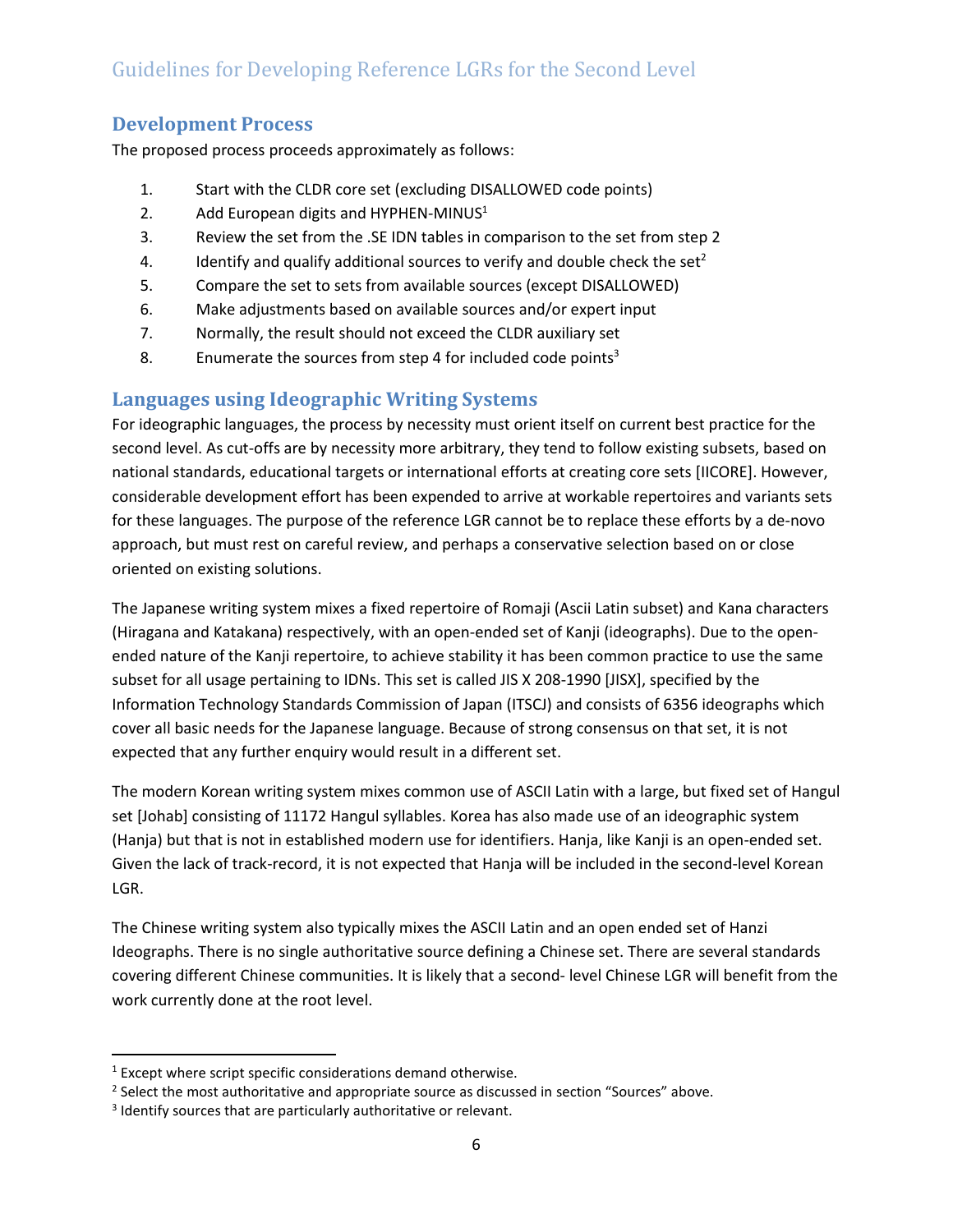## **TARGET VARIANT SET**

This section describes the considerations to be used in developing LGRs that have variants.

The process of developing the reference LGRs for the second level, builds on existing work such as the Variants Issue Project [VIP] and the Root Zone LGR Project. [TLD] provides a definition of variant as well as suggests which variants are appropriate, and [TLD] adds additional information. While the results of these projects can be seen as authoritative, they are centered on script-based LGRs. For a reference LGR that is based on language it is natural to consider only the variants specific to the language in question.

In general, the variant problem is specific to the issue of internationalized identifiers and IDNs in particular. Therefore, it is not expected that the existing general sources will have much detail available that can be cited or applied directly.

However, existing practice on the second level should usefully be considered.

## **TARGET SET OF WHOLE LABEL EVALUATION RULES**

Define the conditions under which to develop whole label evaluation rules.

LGRs are intended for mechanical evaluation of applied for labels. It is therefore proper to include some of the protocol limitations, such as the allowed occurrence of the hyphen<sup>4</sup>, as well as other context rules among the WLE rules. This allows a one pass evaluation of applied-for labels for validity and variants.

Other restrictions, such as the requirements for Normalization and limits on the overall length of labels are best handled outside the LGR, as they are the same for all LGRs.

Some code points for certain languages may have limits on the context in which they can appear. These would be represented as WLE rules. It is expected that the majority of these rules are in fact those already documented in the relevant RFCs.

Among others, context rules will be defined for

 $\overline{\phantom{a}}$ 

- HYPHEN---MINUS (U+002D) as specified in RFC5891.
- CONTEXTO and CONTEXTJ code points as specified in RFC5891 (e.g. U+ 0660).
- RTL labels specified in RFC5893 (e.g. U+0030).

 $4$  except in a few cases, such as Arabic, where it is not expected to be part of the repertoire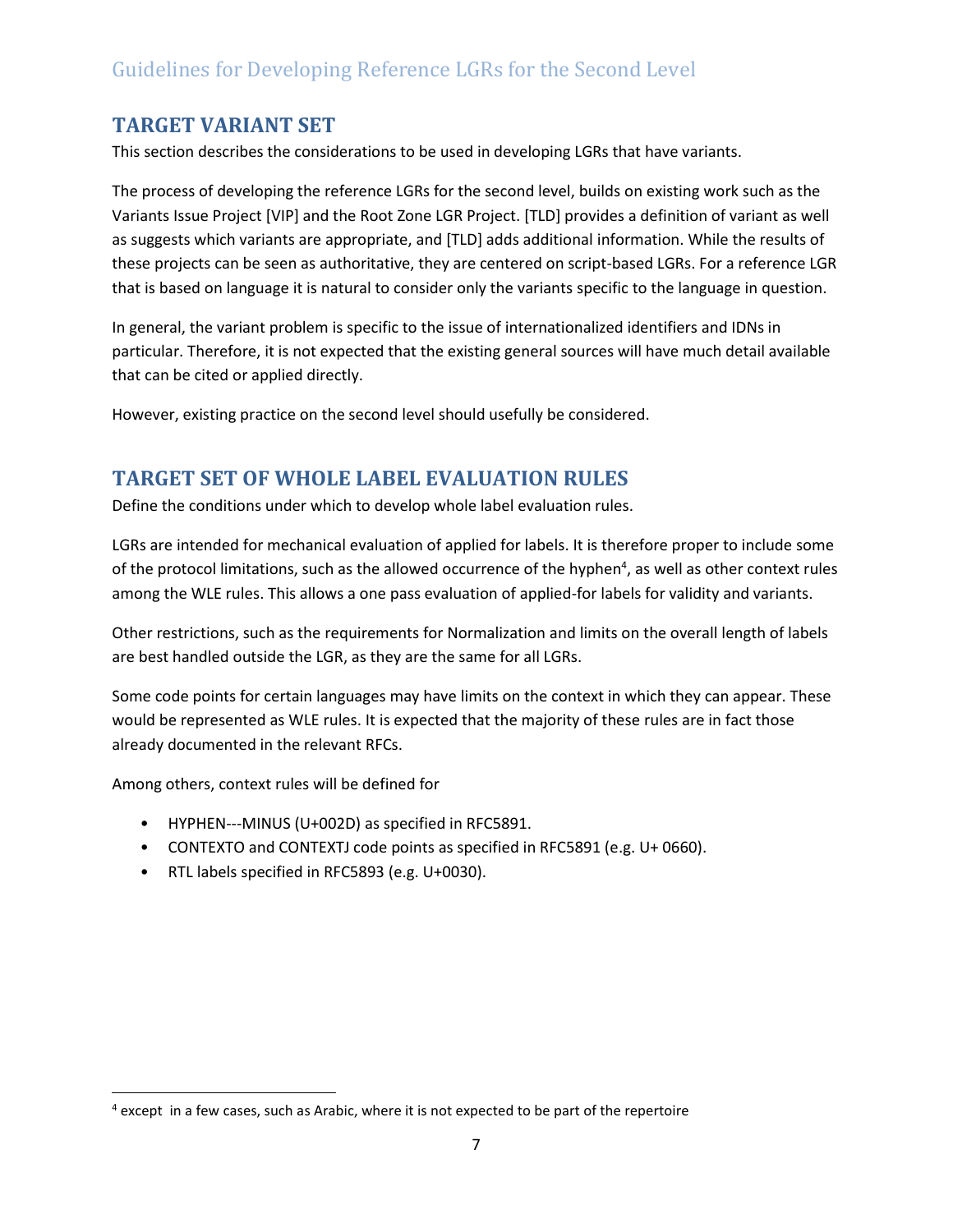## **REVIEW PROCESS**

#### **Linguistic Review**

Each LGR will be reviewed by expert reviewers addressing linguistic issues relevant to the specification of label generation rules for IDNs in the given language. Among other considerations, this review will be guided by the following questions:

- 1. Does the set of code points and label generation rules satisfactorily characterize the repertoire required for use of this language and script to define second-level labels? Specifically can all of the following be answered in the negative:
	- a. Does the set of code points omit any required characters?
	- b. Does the set of code points omit any desirable characters?
	- c. Does the set of code points include any unnecessary characters?
	- d. Does the set of code points include any undesired characters?
	- e. Does the LGR omit any required variant rules?
	- f. Does the LGR omit any desirable variant rules?
	- g. Does the LGR include any unnecessary variant rules?
	- h. Does the LGR include any undesired variant rules?
	- i. Does the LGR omit any required WLE rules?
	- j. Does the LGR omit any desirable WLE rules?
	- k. Does the LGR include any unnecessary WLE rules?
	- l. Does the LGR include any undesired WLE rules?
- 2. Are the authorities cited by the LGR among the best available in relation to the relevant issues? Could use of other authorities have led to better choices in the set of CPs and rules?
- 3. Has adequate provision been made for labels (e.g. for familiar but alien names or loan words) which exceed the bounds of repertoire of code points essential for the language?
- 4. Will extended code points (and variant or WLE rules) have undesired consequences for the repertoire as a whole?
- 5. Does the XML file accurately characterize the desired set of code points and rules for the language and script, and so match the descriptive document?

#### **DNS Security and Stability Review**

Each LGR will be separately reviewed for stability and security issues that are pertinent to a single language label generation ruleset for IDNs on the second level. Among other considerations the review will be guided by the following questions:

- 1. Does the repertoire allow undesirable script mixing?
- 2. Does the LGR include only PVALID, CONTEXTJ or CONTEXTO code points?
- 3. If the LGR contains CONTEXTJ/CONTEXTO code points, is sufficient justification given for their inclusion in the LGR?
- 4. If the LGR includes combining marks:
	- a. Are they limited to specific code point sequences?
	- b. If not, does the LGR use other means (rules, variant relations) to restrict undesirable sequences using these combining marks?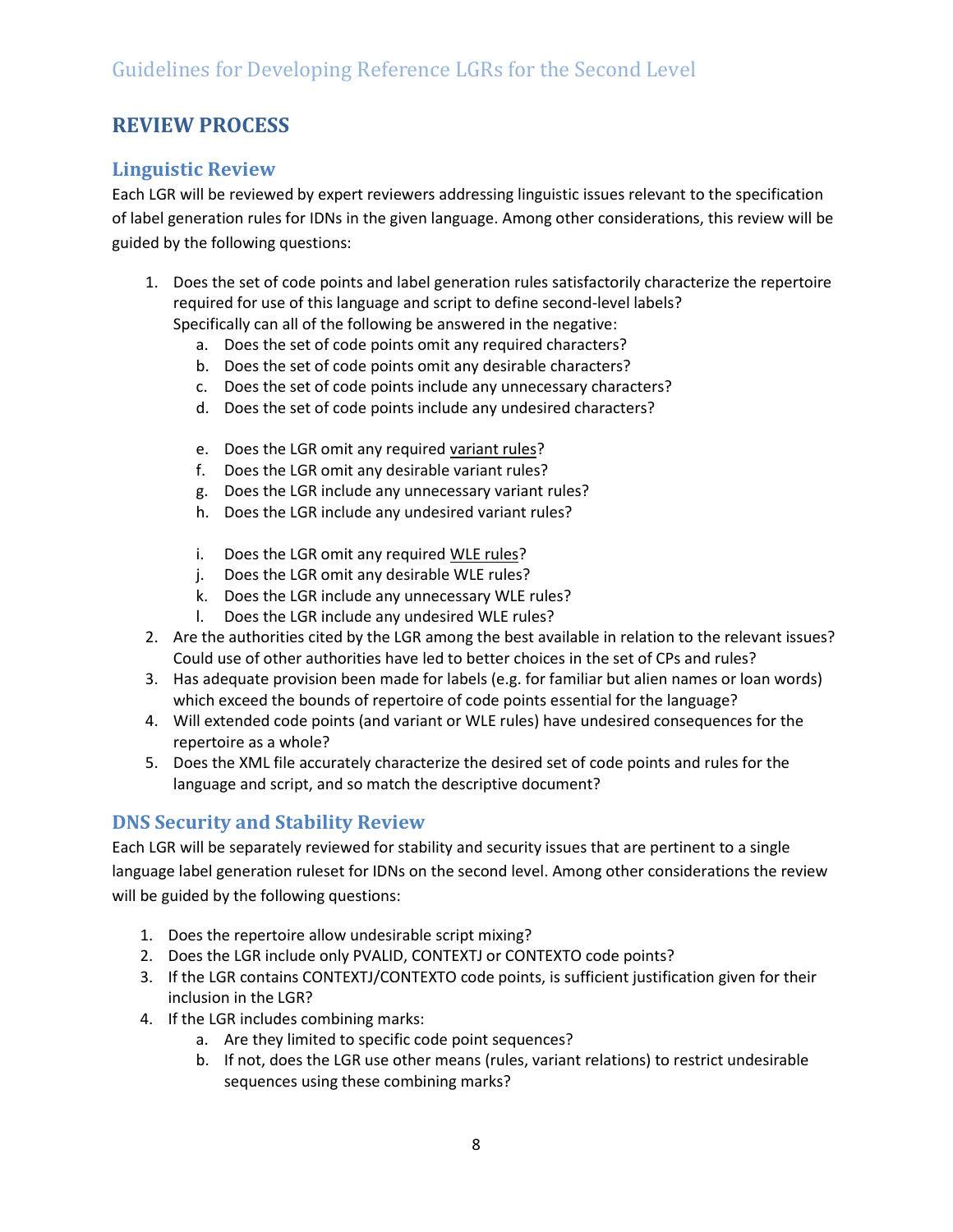- 5. If the LGR contains code points or variants that may present a security or stability concern, does it include rules to mitigate the risks?
- 6. Are there any security or stability concerns with regards to variants in the LGR?
	- a. Does the LGR omit any variant mappings that are necessary to mitigate security risks?
	- b. Does the LGR include any variant mappings that may cause security concerns (e.g. overly complex, over-produce allocatable variants, non-symmetrical or non-transitive?)
- 7. Are there any security or stability concerns with regards to WLE rules in the LGR?
	- a. Does the LGR omit any WLE rules that are necessary to mitigate security risks?
	- b. Does the LGR define WLE rules that may cause security concerns?
- 8. Does the LGR satisfy, or otherwise discuss and adequately address any tension among, the principles laid out in Sections 3 and 4 of RFC 6912?

#### **Submission and Re-Review after Public Comment**

For submission, the expert reports will be combined with the description of the LGR and its sources into a single document per LGR. This will keep the number of documents manageable and ensures that readers have access to the description of the LGR as well as to the expert reviews.

If, after public comment, there is a substantial change in an LGR, the expert reports on the LGR will be updated as necessary.

#### **REFERENCES**

[CLDR] CLDR - Unicode Common Locale Data Repository: [http://cldr.unicode.org](http://cldr.unicode.org/)

- [IIS] IIS, IDN Reference Tables[, https://github.com/dotse/IDN-ref-tables](https://github.com/dotse/IDN-ref-tables)
- [IANA] Internet Assigned Numbers Authority (IANA): "Repository of IDN Practices" <http://www.iana.org/domains/idn-tables>
- [JISX] JIS X 0208-1990 Japanese Standards Association. Jouhou koukan you kanji fugoukei (Code of the Japanese Graphic Character Set for Information Interchange).
- [JOHAB] KSX 1001:2004 (formerly KS C 5601-1992), Annex 3: Johab, Korean Industrial Standards Association. Code for Information Interchange (Hangeul and Hanja) (Jeongbo gyohwanyong buhogye).
- [NORDIC] Nordic Cultural Requirements on Information Technology, INSTA Technical Report, STRI TS3, 1992, ISBN 9979-9004-3-1
- [RFC5890] Klensin, J., "Internationalized Domain Names for Applications (IDNA): Definitions and Document Framework", [RFC 5890,](https://tools.ietf.org/html/rfc5890) August 2010.
- [RFC5891] Klensin, J., "Internationalized Domain Names in Applications (IDNA): Protocol", [RFC 5891,](https://tools.ietf.org/html/rfc5891) August 2010.

[RFC5892] Faltstrom, P., "The Unicode Code Points and